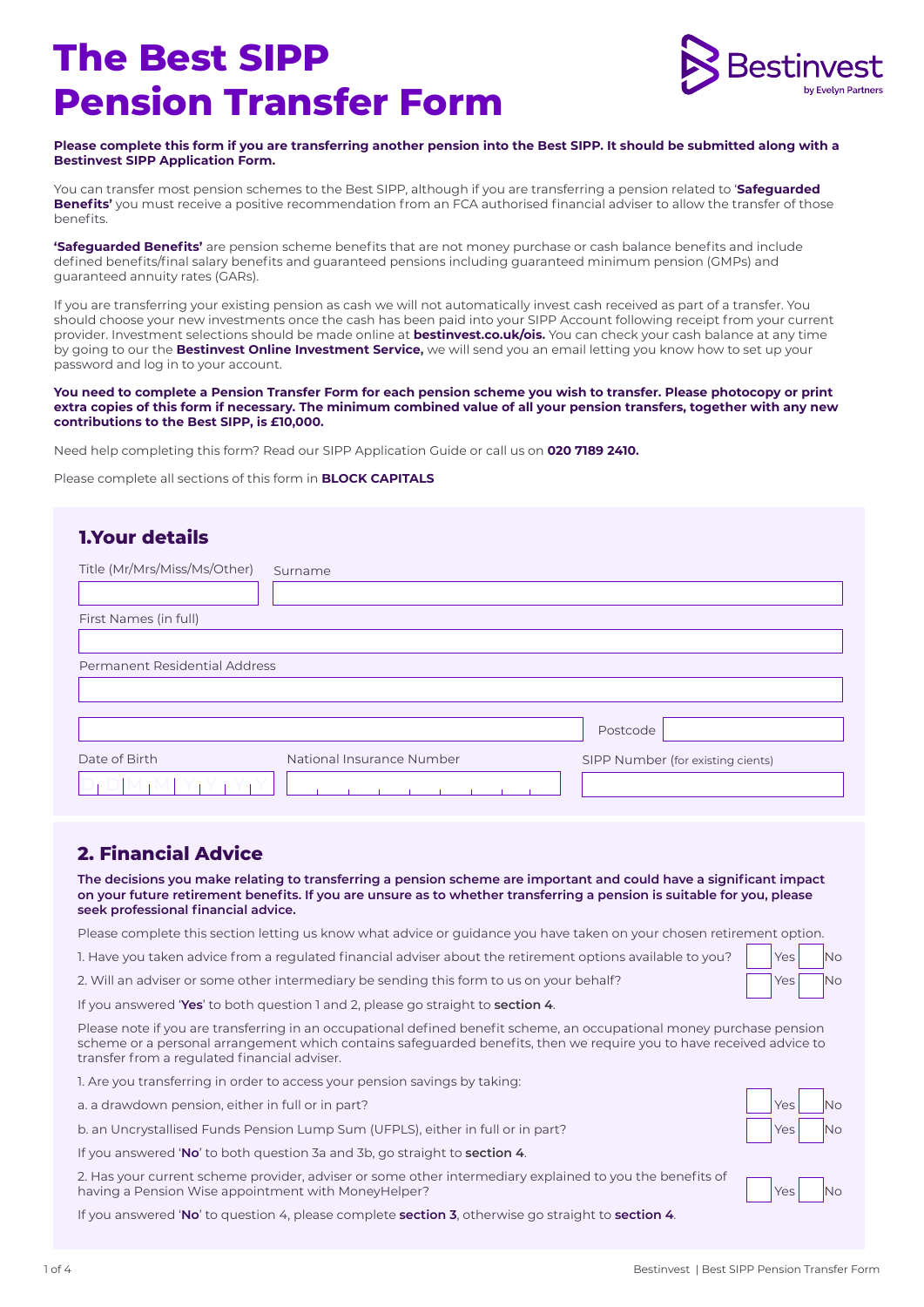### **The Best SIPP Pension Transfer Form**



### **3. The Pension Wise Service from MoneyHelper**

Please confirm whether the reason you have not taken regulated financial advice is because you have already had an appointment with MoneyHelper's Pension Wise service? No North MoneyHelper's Pension Wise service?



If you have already had an appointment, you may still benefit from receiving guidance from Pension Wise again if your personal circumstances, or the value of your pension savings, have significantly changed since your appointment.

Pension Wise is a government service from MoneyHelper that offers free, impartial pensions guidance about your defined contribution pension options.

If you are not taking regulated financial advice, we strongly recommend that you book an appointment with Pension Wise to discuss the options available to you. The appointment will take between 45-60 minutes and can be over the telephone or somewhere local to you.

The purpose of the appointment is to help you make an informed decision about what to do with your pension savings, including the different options available to you about accessing your pension savings. During a Pension Wise appointment, an independent pension specialist will:

- **•** explain your pension options
- **•** explain how each option is taxed
- **•** tell you what your next steps are

Please select one of the following options:

I am going to book an appointment with Pension Wise **(see below)**

My new provider has already made me appointment with Pension Wise **(please go to section 4)**

I am going to 'opt out' and not book an appointment with Pension Wise **(please go to section 4)**

### **Making an appointment with Pension Wise**

You can book an appointment with Pension Wise online at moneyhelper.org.uk/pensionwise.

Just click 'Book your free Pension Wise appointment' and follow the steps. You will be asked to select a suitable time and day for your telephone appointment and to provide some details about yourself.

There is a lot of information about Pension Wise that can be accessed on this page and we recommend that you review this content to get the most out of your appointment.

Alternatively, you can call Pension Wise on 0800 138 3944 to book an appointment.

If you decide to book an appointment with Pension Wise, please confirm the date of the appointment below:

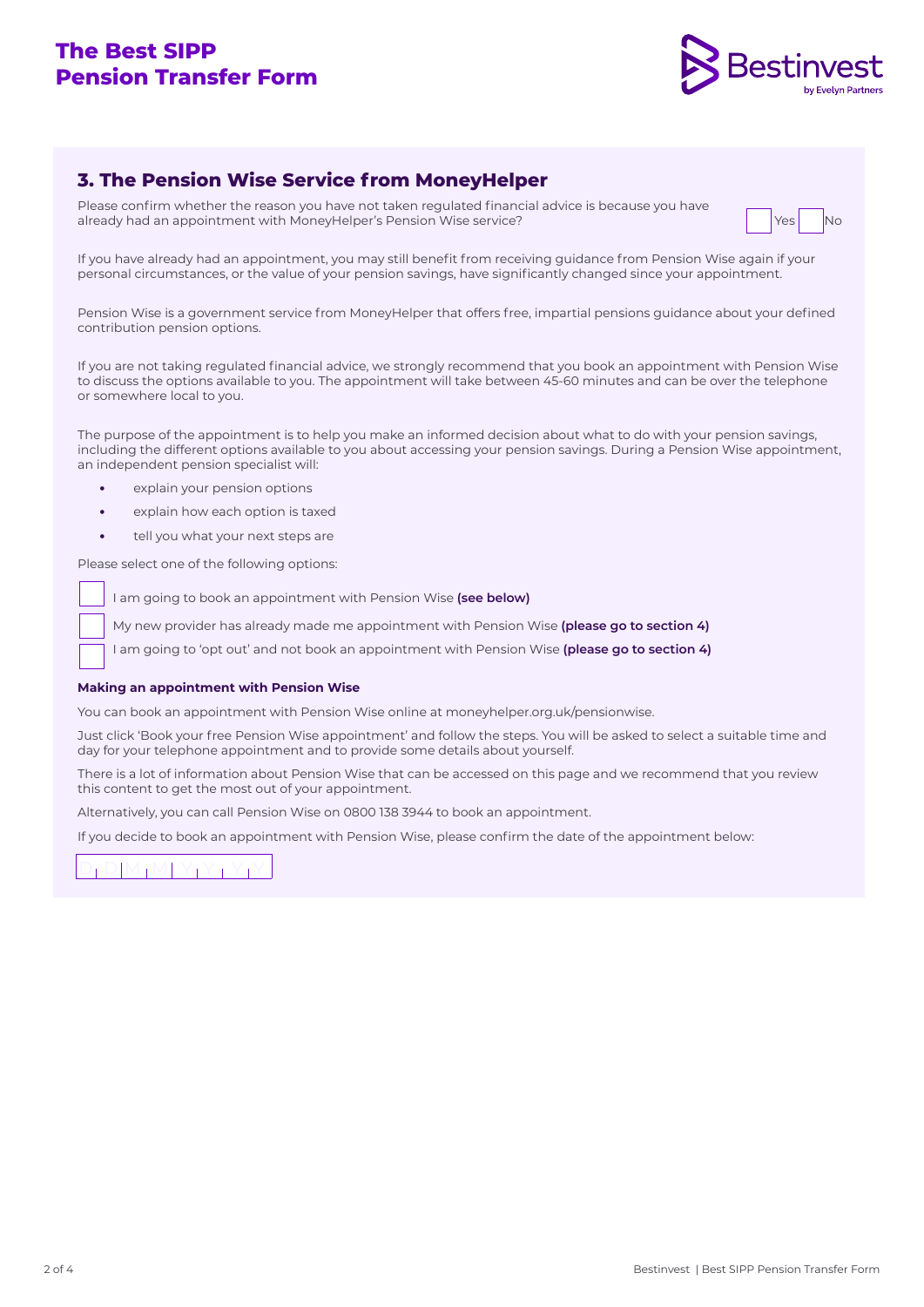### **The Best SIPP Pension Transfer Form**



### **Or you can ask us to do it for you**

If you prefer, we can book the appointment for you. If you would like us to do so, please provide the following information: Details of when you can attend a meeting:

| Date                                                                                                                        | Time                                                                                                                 |
|-----------------------------------------------------------------------------------------------------------------------------|----------------------------------------------------------------------------------------------------------------------|
|                                                                                                                             |                                                                                                                      |
|                                                                                                                             |                                                                                                                      |
|                                                                                                                             |                                                                                                                      |
|                                                                                                                             |                                                                                                                      |
|                                                                                                                             |                                                                                                                      |
| Email address to receive confirmation of your appointment:                                                                  |                                                                                                                      |
| Telephone number for Pension Wise to call you on:                                                                           |                                                                                                                      |
| country dialling code.                                                                                                      | If a mobile phone number is provided you will get an SMS appointment reminder. For non-UK numbers please include the |
| A memorable word for Pension Wise to repeat on the call:                                                                    |                                                                                                                      |
| This provides additional security, so you know it is Pension Wise calling.                                                  |                                                                                                                      |
| Do you require any adjustments to help you access the appointment?                                                          |                                                                                                                      |
|                                                                                                                             |                                                                                                                      |
|                                                                                                                             |                                                                                                                      |
| We will attempt to arrange an appointment for you in one of the timeslots you have provided                                 |                                                                                                                      |
|                                                                                                                             |                                                                                                                      |
| <b>4. Pension details</b>                                                                                                   |                                                                                                                      |
|                                                                                                                             |                                                                                                                      |
| <b>Current Trustee/Provider</b>                                                                                             |                                                                                                                      |
| Name of Pension Scheme/Arrangement                                                                                          |                                                                                                                      |
|                                                                                                                             |                                                                                                                      |
| Plan/Scheme Reference Number                                                                                                | Type of Pension:                                                                                                     |
|                                                                                                                             | Occupational<br><b>Personal Pension</b>                                                                              |
| Are any of the holdings within your pension to be transferred in stock (in-specie), as opposed to in cash?                  | Yes<br><b>No</b>                                                                                                     |
| If the transfer is 'in-specie', please provide a current asset list and valuation (for example, by supplying a copy of your |                                                                                                                      |
| most recent statement including SEDOL or ISIN Codes).                                                                       |                                                                                                                      |
| Name and Address of Scheme Administrator                                                                                    |                                                                                                                      |
|                                                                                                                             | Postcode                                                                                                             |
|                                                                                                                             |                                                                                                                      |
| Contact Email Address (if known)                                                                                            |                                                                                                                      |
| <b>Transfer Value</b>                                                                                                       |                                                                                                                      |
| $\pounds$                                                                                                                   | Does this represent the full value of the Plan?<br>Yes<br><b>No</b>                                                  |
|                                                                                                                             |                                                                                                                      |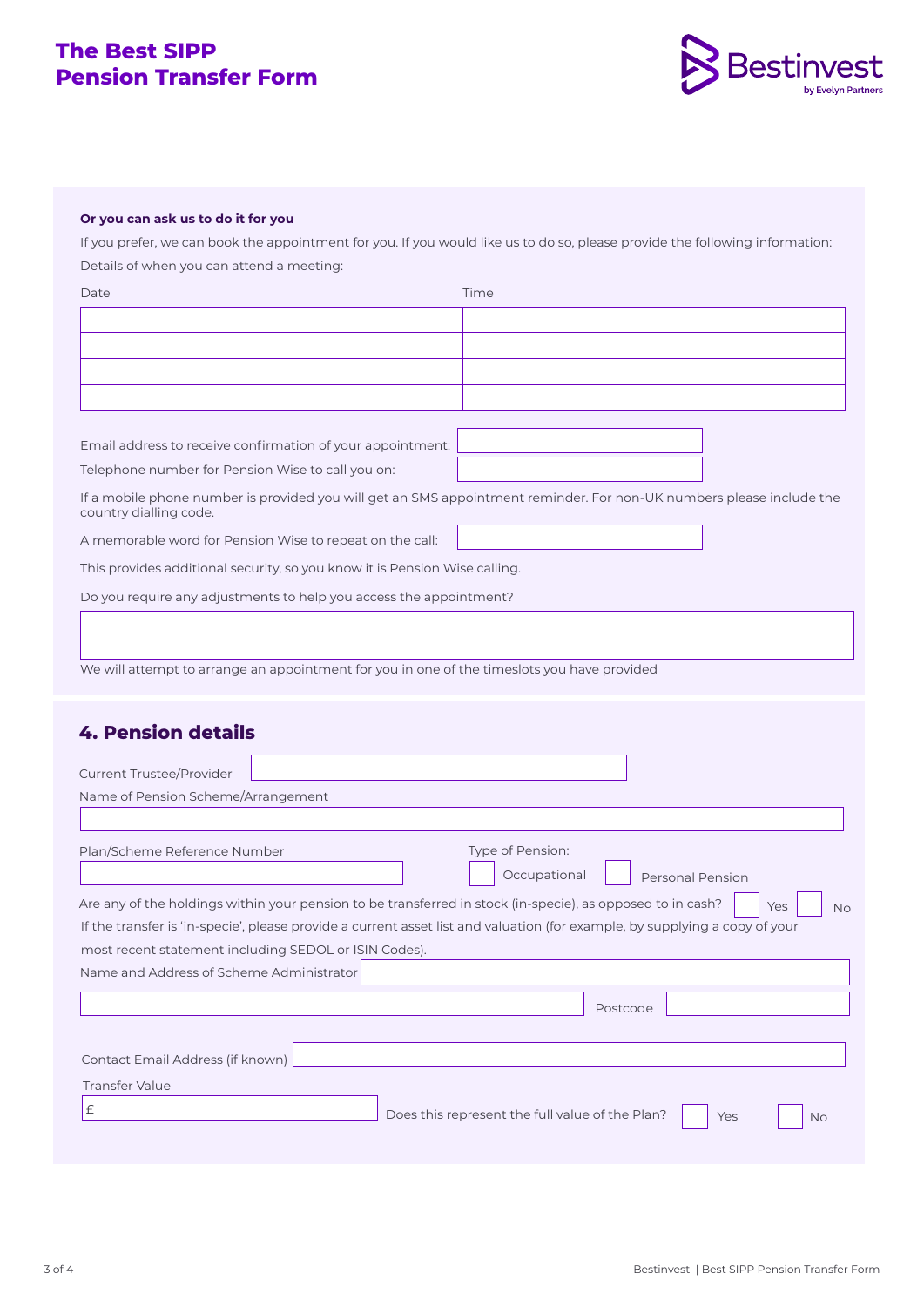### **The Best SIPP Pension Transfer Form**



| <b>5. Are the funds being transferred</b> (please tick the relevant box)                                                                                     |      |  |  |  |  |
|--------------------------------------------------------------------------------------------------------------------------------------------------------------|------|--|--|--|--|
| Do you have a Protected Pension Age as part of your transfer fund?                                                                                           | Yes  |  |  |  |  |
| If YES, we will require confirmation from your current provider of your Protected Pension Age.                                                               |      |  |  |  |  |
| a) Already entirely in drawdown                                                                                                                              |      |  |  |  |  |
| b) Already partially in drawdown                                                                                                                             |      |  |  |  |  |
| c) Not in draw down                                                                                                                                          |      |  |  |  |  |
| If you have ticked a) or b) and are in flexi-access drawdown please provide the date<br>from which the Money Purchase Annual Allowance (MPAA) first applied. | Date |  |  |  |  |

### **6. Declarations**

I authorise and instruct you to transfer funds from the plan(s) as listed in this form directly to EBS Pensions Limited and Embark Pensions Trustees Limited. Where you have asked me to give you any original policy document(s) in return for the transfer of funds and I am unable to do so, I promise that I will be responsible for any losses and/or expenses which are the result, and which a reasonable person would consider to be the probable result, of any untrue, misleading or inaccurate information deliberately or carelessly given by me, or on my behalf, either in this form or with respect to benefits from the plan.

I authorise you to release all necessary information to EBS Pensions Limited and Embark Pensions Trustees Limited to enable the transfer of funds to EBS Pensions Limited and Embark Pensions Trustees Limited.

I authorise you to obtain from and release to the financial adviser named in this application any additional information that may be required to enable the transfer of funds.

If any employer is paying contributions to any of the plans as listed in this form, I authorise you release to that employer any relevant information in connection with the transfer of funds from the relevant plan(s).

Until this application is accepted and complete the responsibility of EBS Pensions Limited and Embark Pensions Trustees Limited is limited to the return of the total payment(s) to the current provider.

Where the payment(s) made to EBS Pensions Limited and Embark Pensions Trustees Limited represent(s) all of the funds under the plan(s) listed in this form, then payment made as requested will mean that I shall no longer be entitled to receive pension or other benefits from the plan(s) listed.

Where the payment(s) made to EBS Pensions Limited and Embark Pensions Trustees Limited represent(s) part of the funds under the plan(s) listed in this form, then payment made as requested will mean that I shall no longer be entitled to receive pension or other benefits from that part of the plan(s) represented by the payment(s).

I promise to accept responsibility in respect of any claims, losses and expenses that EBS Pensions Limited and Embark Pensions Trustees Limited and the current provider may incur as a result of any incorrect information provided by me in this application or of any failure on my part to comply with any aspect of this application.

If I am transferring a capped drawdown arrangement(s) to a flexi-access drawdown arrangement(s), I will be subject to the Money Purchase Annual Allowance (MPAA) from the date of my first flexi-access payment, or if I am already subject to the MPAA, I have supplied the date the MPAA first applied to me in this form.

Please take this as authority to release information requested in connection with and arrange transfer of my pension policy to Bestinvest (Brokers) Limited, PO Box 6437, LONDON, W1A 5WB, their appointed custodian, SEI Inves tments (Europe) Ltd and to the Scheme Administrator, EBS Pensions Limited and Embark Pensions Trustees Limited, and to transfer my pension to the Scheme Administrator.

| Date<br><b>PLEASE SIGN HERE</b><br>$\Box$<br>$\Box$<br>- M |  |
|------------------------------------------------------------|--|

Y Y Once completed, please return this form to: **BestSIPP Administration, Bestinvest, The Observatory, Western Road, Bracknell RG12 1RF**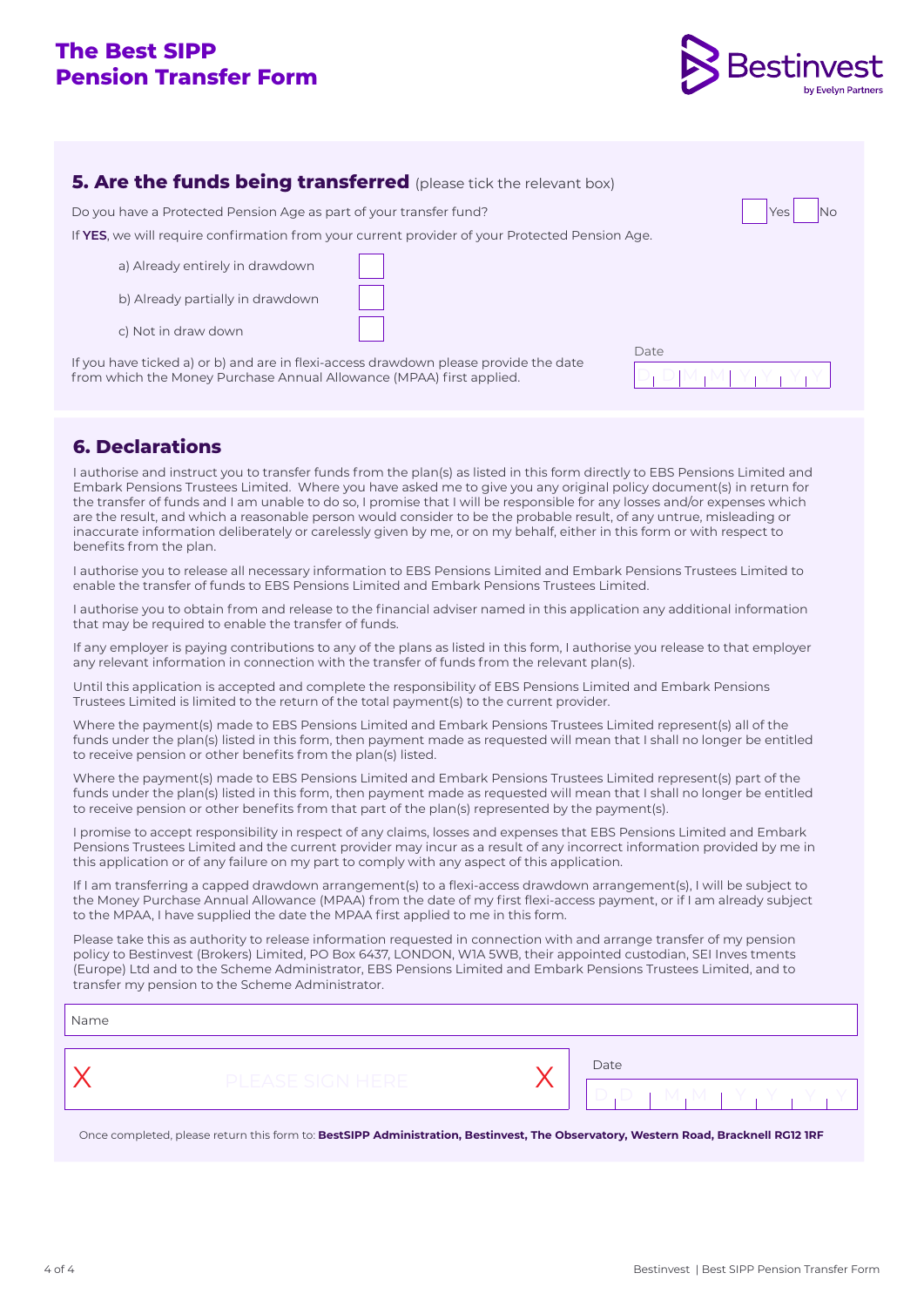### **The Best SIPP Execution Only Declaration**



### **1. Your details**

| Title (Mr/Mrs/Miss/Ms/Other)                            | Surname                                                                                  |                                                                                 |
|---------------------------------------------------------|------------------------------------------------------------------------------------------|---------------------------------------------------------------------------------|
|                                                         |                                                                                          |                                                                                 |
| First Names (in full)                                   |                                                                                          |                                                                                 |
|                                                         |                                                                                          |                                                                                 |
|                                                         | Permanent Residential Address (Please note: only UK residents can apply for a Best SIPP) |                                                                                 |
|                                                         |                                                                                          |                                                                                 |
| Postcode                                                | Email                                                                                    |                                                                                 |
|                                                         |                                                                                          |                                                                                 |
| Date of Birth                                           | National Insurance Number                                                                | Nationality                                                                     |
|                                                         |                                                                                          |                                                                                 |
| Are you tax resident in a<br>country other than the UK? | If you have ticked 'Yes' which country?                                                  | If you have ticked 'Yes' please provide your<br>Tax Identification Number (TIN) |
| <b>No</b><br>Yes                                        |                                                                                          |                                                                                 |
| If you do not have a TIN please explain why             |                                                                                          |                                                                                 |
|                                                         |                                                                                          |                                                                                 |
|                                                         |                                                                                          |                                                                                 |

### **2. Declaration & signature**

I confirm that I have neither sought, nor been given advice regarding the transfer of my existing pension arrangements detailed above, I have entered into this transaction on an informed basis after carrying out my own research. I therefore understand that Bestinvest and EBS Pensions Limited and Embark Pensions Trustees Limited are not responsible for the decision to undertake this transaction, and also that Bestinvest and EBS Pensions Limited and Embark Pensions Trustees Limited will not provide any further advice specific to my pension planning arrangements unless I specifically request them to do so in return for a separately-agreed fee.

I confirm that I have read the Pension Transfer Considerations document, provided by Bestinvest and EBS Pensions Limited and Embark Pensions Trustees Limited prior to signing this declaration, and that I have had the opportunity to ask any questions related to the transfer prior to completing the instruction.

I understand that self-directed investors should regularly review their SIPP portfolio, or seek professional advice, to ensure that the underlying investments remain in line with their pension objectives.

I am aware that, because Bestinvest and EBS Pensions L**i**mited and Embark Pensions Trustees Limited have not provided me with advice regarding this transfer, any rights to redress relating to the transfer's suitability may be affected.

I confirm that I/we have declared all my/our citizenships and/or tax residence(s) to Bestinvest on this application form.

I/we understand this is required for Bestinvest to comply with UK and International tax legislation.

In order to comply with relevant tax regulations, where required, Bestinvest will share information about my/our financial account(s) with the relevant tax authorities. It is my/our responsibility to be aware of any tax requirements in my/our country of permanent or tax residence(s) and in the country in which I/we intend to open a financial account and to take any independent tax or legal advice where required.

Name

 $\overline{\mathsf{X}}$  PLEASE SIGN HERE  $\overline{\mathsf{X}}$   $\overline{\mathsf{S}}$ D D M M Y Y Y Y

Once completed, please return this form to: **BestSIPP Administration, Bestinvest, The Observatory, Western Road, Bracknell RG12 1RF** 

Bestinvest is a trading name of Evelyn Partners Investment Management Services Limited, which is authorised and regulated by the Financial Conduct Authority. Registered in England at 45 Gresham Street, London EC2V 7BG. No. 02830297.

EBS Pensions Limited (Scheme Administrator) is authorised and regulated by the Financial Conduct Authority (reference number 00998606); registered in England and Wales (company number 00998606); registered office: 100 Cannon Street, London, EC4N 6EU. Embark Pensions Trustees Limited (Scheme Trustee); registered in England and Wales (company number 06300217); registered office: Dunscar House Deakins Business Park Blackburn Road, Egerton, Bolton, England, BL7 9RP